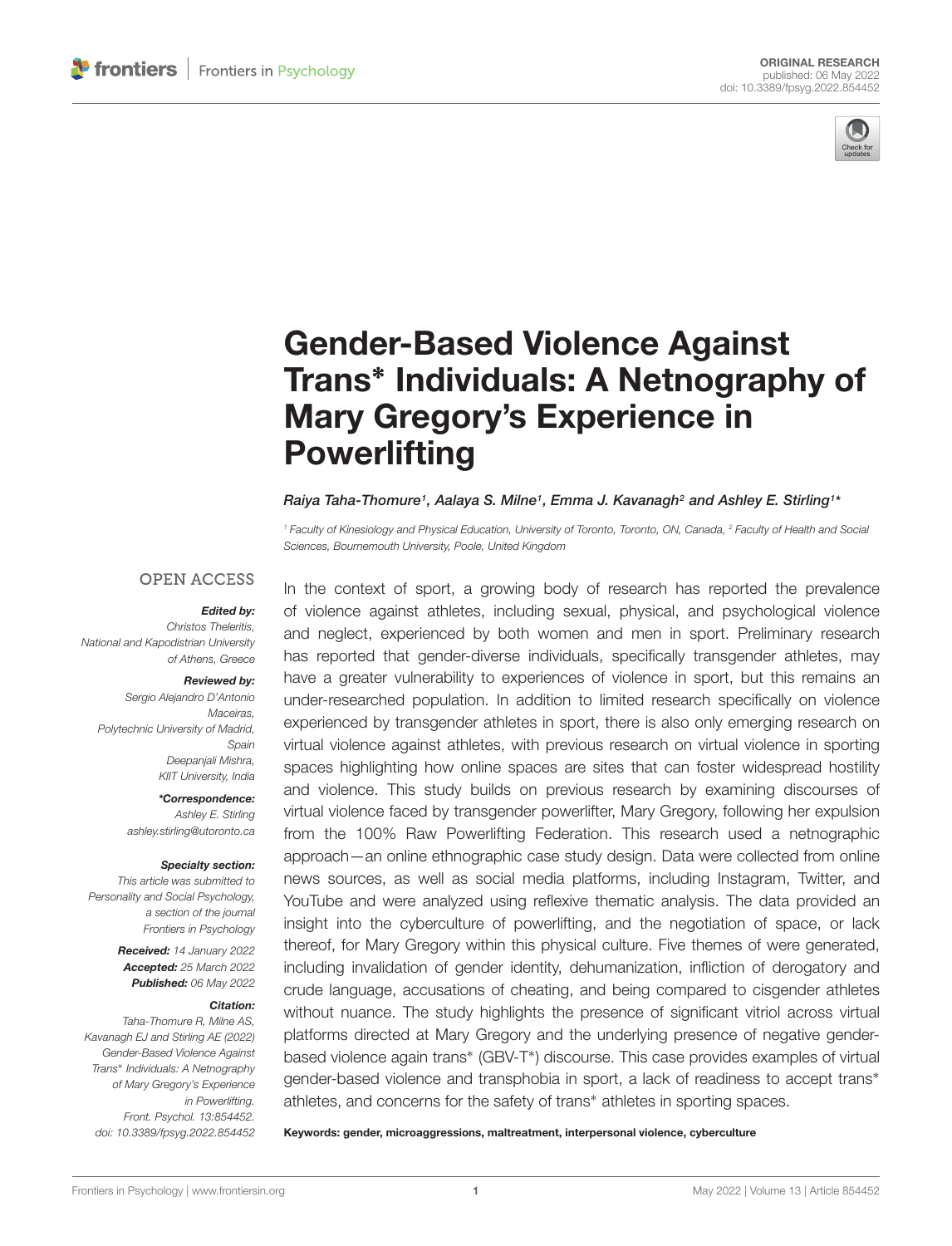# INTRODUCTION

#### Background Literature

Violence, defined by the World Health Organization (WHO) as, "the intentional use of physical force or power, threatened or actual, against ones-self, another person, or against a group or community, that either results in or has a high likelihood of resulting in injury, death, psychological harm, maldevelopment or deprivation" [\(Kilpatrick,](#page-7-0) [2004,](#page-7-0) p. 1213), has been a topic of growing research attention in sport.

In the context of sport, a growing body of research has reported the prevalence of violence against athletes, including sexual, physical and psychological violence and neglect, experienced by both women and men in sport [\(Parent](#page-7-1) [and Vaillancourt-Morel,](#page-7-1) [2020;](#page-7-1) [Ohlert et al.,](#page-7-2) [2021;](#page-7-2) [Willson](#page-8-0) [et al.,](#page-8-0) [2021\)](#page-8-0). Preliminary research by [Vertommen et al.](#page-8-1) [\(2016\)](#page-8-1) aimed to capture the experiences of equity deserving populations, and reported that gender-diverse individuals, specifically transgender athletes, may have a greater vulnerability to experiences of violence in sport, but this remains an underresearched population.

Complementary research on the inclusion of transgender athletes as reported that the presence of transgender athletes in sport challenges hegemonic beliefs grounded in a binary categorization of sex and gender, which recognizes women and men as categorically different. Individuals falling somewhere between these binary categories often face social repercussions, discrimination and violence in sport [\(Krane,](#page-7-3) [2014\)](#page-7-3). [Lucas-Carr](#page-7-4) [and Krane](#page-7-4) [\(2011\)](#page-7-4) highlighted how strict adherence to this dichotomy has resulted in the exclusion and stigmatization of transgender athletes, including the perpetuation of anti-trans rhetoric. Additional barriers to participation of transgender athletes in sport include changing and showering facilities, as well as standard sport clothing [\(Jones et al.,](#page-7-5) [2016\)](#page-7-5). The constant fear surrounding the safety for transgender people, as well as the exclusive cultures of sport, is a recipe for violence, discomfort, and low sport participation [\(Jones et al.,](#page-7-6) [2017\)](#page-7-6).

Recent attention in academic literature has also described the social and legal difficulties transgender athletes can encounter in pursuit of equity and equality in sport. Inequities and policybased discrimination against transgender people in sport exist on the commonly held belief that there is an inherent unfair advantage held by transgender athletes, especially trans-women, above cisgender athletes (athletes whose gender corresponds with their birth sex), on the basis of hormone discrepancies [\(Jones et al.,](#page-7-6) [2017;](#page-7-6) [Colliver,](#page-7-7) [2021\)](#page-7-7). Such a belief is fed by cisnormative and binary understandings of human physiology, doping, and hormone supplementation, tied to discourses of cheating and "unfairness" likened to the mere existence of transgender athletes [\(Tominey,](#page-8-2) [2019;](#page-8-2) [Sailors,](#page-7-8) [2020\)](#page-7-8). Natural genetic differences in hormone levels, mainly focused on androgen levels, has become the qualifier or disqualifier for competitive athletes, becoming a key point in the debate against transgender athletes, and trans-women specifically [\(Jones et al.,](#page-7-5) [2016\)](#page-7-5).

In addition to limited research specifically on violence experienced by transgender athletes in sport, there is also only emerging research on virtual violence against athletes [\(Kavanagh](#page-7-9) [et al.,](#page-7-9) [2016;](#page-7-9) [MacPherson and Kerr,](#page-7-10) [2021\)](#page-7-10). Previous research on virtual violence in sporting spaces highlights how online spaces are sites that foster widespread hostility and violence [\(Kavanagh et al.,](#page-7-9) [2016\)](#page-7-9). In many ways virtual worlds mirror face-to-face environments, therefore violence which is present in physical spaces can be replicated in and/or augmented by online environments [\(Litchfield et al.,](#page-7-11) [2018;](#page-7-11) [Kavanagh et al.,](#page-7-12) [2019\)](#page-7-12). Athletes can become a target of virtual violence for a multitude of reasons. For example, in order to publicly shame an athlete due to a norm violation [\(MacPherson and Kerr,](#page-7-10) [2021\)](#page-7-10), as a result of speaking out concerning a social or political issue that diverges from how a fan feels about that topic [\(Sanderson et al.,](#page-7-13) [2016;](#page-7-13) [Frederick et al.,](#page-7-14) [2017\)](#page-7-14), or when an athlete outperforms others and is viewed as an outlier [\(Litchfield et al.,](#page-7-11) [2018\)](#page-7-11). Furthermore, [Litchfield et al.](#page-7-11) [\(2018\)](#page-7-11) highlighted the presence of sexist, racist and violent interactions toward women athletes in virtual spaces enacted by sports fans or followers of sports on the basis of the athlete's gender [\(Kavanagh et al.,](#page-7-15) [2021\)](#page-7-15).

No research exists specifically on experiences of virtual violence against transgender athletes in sport. This study builds on previous research by focusing specifically on virtual violence experienced by transgender athlete Mary Gregory, a previously unexplored dimension of online social discourse.

# The Case of Mary Gregory

The case of Mary Gregory, male-to-female (MTF) transgender powerlifter is the focus of this research. This is a noteworthy case of investigation as the removal of Mary Gregory's titles following the 100% RAW Powerlifting Federation competition carries great importance as one of the most publicized instance of transgender discrimination in the sport of powerlifting.

USA Powerlifting (USAPL) is the largest and most popular powerlifting federation in the United States. In 2019, the USAPL made clear statements about their zero-tolerance policy toward transgender athletes, resulting in outrage, and upset for transgender powerlifters and allies [\(Villareal,](#page-8-3) [2019\)](#page-8-3). Other federations retrospectively stripped transgender powerlifters of their titles and memberships, including trans-woman Mary Gregory. Mary Gregory competed with the federation in April of 2019 for the first time in the 100% RAW Powerlifting Federation competition, 1 year after beginning hormone replacement therapy as part of her gender affirmation treatment. On the platform, Mary Gregory's performance was unmatched, but during the drug test, questions arose about her assigned sex at birth. This was a case where the 100% RAW Powerlifting Federation had no policies in place regarding the participation of transgender athletes. Consequently, Mary Gregory's results were nullified and her case was made public by the federation, fueling online scrutiny and comment.

#### Research Purpose

The purpose of this research was to examine the virtual violence incurred by transgender athlete Mary Gregory through online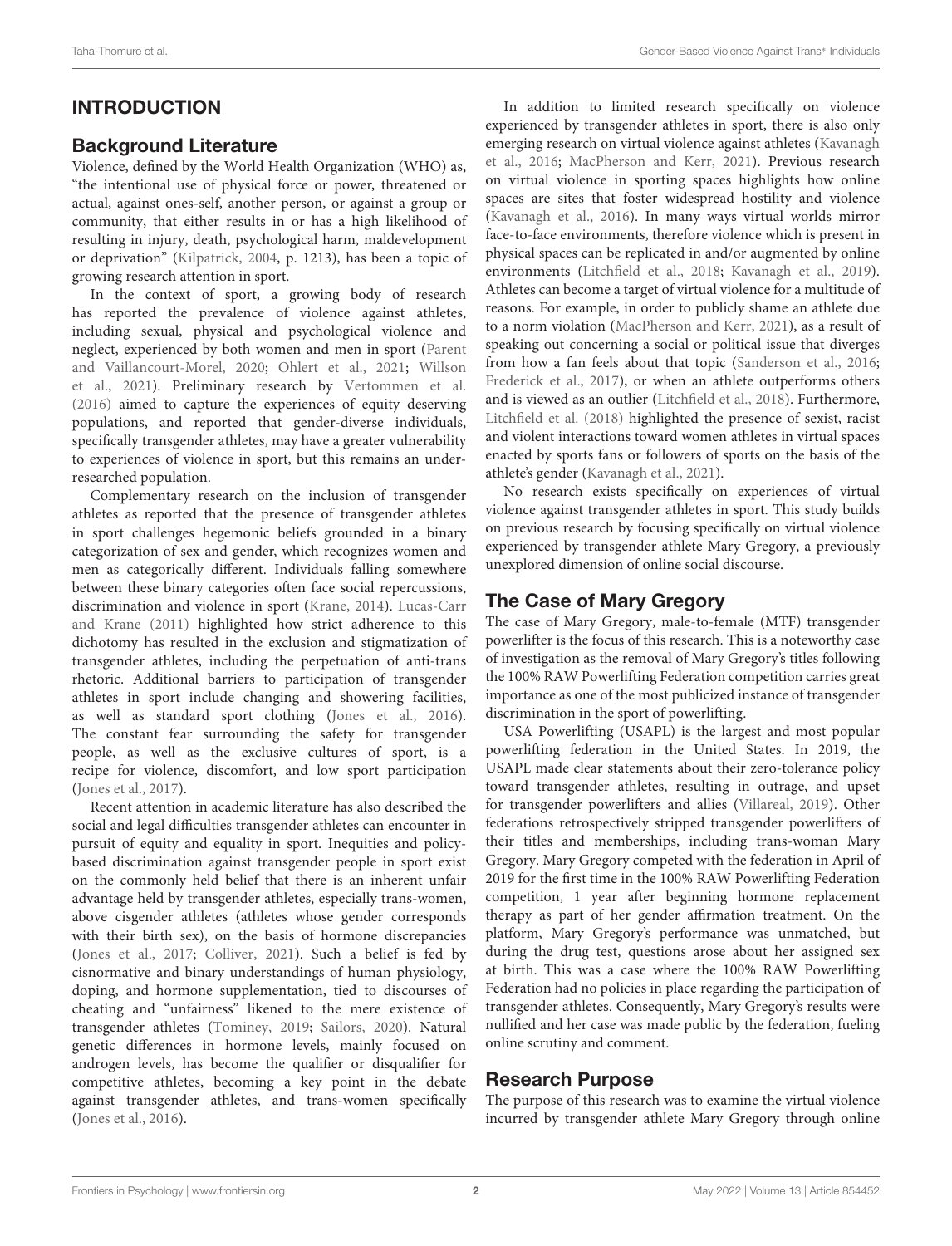discourses following the nullification of her results by the Powerlifting Federation.

# METHODOLOGY AND METHODS

# Netnography

Assuming a critical relativist ontology and a critical subjectivist epistemology, the study adopted a post-structuralist paradigmatic position [\(Tamminen and Poucher,](#page-8-4) [2020\)](#page-8-4). With the understanding that online spaces present a growing concern of violence toward athletes [\(Kavanagh et al.,](#page-7-12) [2019\)](#page-7-12), the study was conducted using a netnographic approach in which the researcher applies ethnographic procedures in online spaces [\(Kozinets,](#page-7-16) [2010\)](#page-7-16). Netnography exists as a specialized form of ethnography, which has been adapted to capture interaction in computer-mediated environments [\(Kozinets,](#page-7-16) [2010\)](#page-7-16). As an overarching approach, netnography enables researchers to observe and gain an understanding of the voices of individuals and collective interactions online. This form of research is an iterative process adopting naturalistic analysis techniques that are immersive in nature [\(Reid and Duffy,](#page-7-17) [2018\)](#page-7-17). The online format of this netnography provided the researchers with a substantial information pool on the emergent online subcultures, or "cybercultures" of powerlifting, and the virtual violence directed at transgender athlete, Mary Gregory.

# Data Collection

Data collection followed [Kozinets](#page-7-16) [\(2010\)](#page-7-16) guidance on netnography, including: research planning, entrée, data collection, interpretation, ensuring ethical standards, and research representation. Archival data were collected from three online news sources (Washington Post, Pink News, RedState), as well as social media platforms (Twitter, Instagram, YouTube). Archival data allows the researcher to explore what is publicly available on the internet rather than having any researcher interaction with these online communities or spaces [\(Cleland et al.,](#page-7-18) [2020\)](#page-7-18). Firstly Google searches were conducted to identify popular media and discussion posts from various online sources around the event. Examples of search terms include "Mary Gregory," "transgender powerlifter," and "transgender weightlifter." From the Google search, data were found from the Washington Post, Red State News, Pink News, and Twitter. In addition to data from the Washington Post article itself, data from the comments related to the article were collected. Similarly on social media platforms such as Twitter, subtweets or comments were used to capture running commentary. The second strategy of data collection was specific to social media applications using Instagram and YouTube to find user comments under posts. On Instagram, comments were taken directly from Mary Gregory's personal page on posts dated within 2 weeks of the event. This timeframe was selected in order to specifically focus on online discourse directly following the nullification of Mary Gregory's results by the Powerlifting Federation to explore immediate reaction surrounding this critical event. Commentary on YouTube videos of the event were also reviewed for collection of comments. Thousands of comments were read and sifted through. Of these comments, 109 were deemed as relevant to the purpose of this study and were reviewed in the data analysis. All comments used in the data analysis reflected a component of virtual violence toward Mary Gregory, or transgender women in general (see **[Table 1](#page-3-0)**).

# Data Analysis

Data were analyzed using an inductive approach to reflexive thematic analysis, outlined by [Braun and Clarke](#page-7-19) [\(2019\)](#page-7-19). The primary researcher first familiarized themselves with the data by re-reading all of the information collected. Second, codes were created by highlighting the most important findings from the data, for all of the data. Third, the researcher generated initial themes by grouping codes together based on broader similarities. Fourth, themes were reviewed to ensure they aligned with the initial research question. Fifth, the researcher named and defined the themes, in collaboration with the larger research team, including flushing out further details beneath each. Finally, the themes were analyzed and contextualized according to the present case study.

# Ethical Considerations

Although the information collected and analyzed in this research was publicly sourced and widely available through the chosen social media platforms, several steps were taken to ensure the ethical considerations of a netnography research design. Understanding that the data collected was not initially generated for research purposes, all user/author details were anonymized for the sake of safety and privacy. Usernames and identifying information have intentionally been omitted from both the research notes, as well as the manuscript itself. The only identities kept in the research are of Mary Gregory. Furthermore, there were no interactions or communication between the researcher and members of the studied cyberculture.

# RESULTS

The publicity of Mary Gregory's banishment from the 100% Raw Powerlifting Federation and the removal of her winning title resulted in a cascade of online discourses and commentaries. In total, 109 comments were recorded as having themes of virtual violence against Mary Gregory on the basis of her transgender identity. These comments were collected across various social media sources. While Mary Gregory was the impetus and target for the majority of comments, much of the rhetoric was aimed at transgender women and the LGBTQ + community in general. There was little difference in rhetoric between the social media platforms themselves. From comments on Mary Gregory's personal Instagram page, to comments under news articles, to Twitter threads, the same themes of transphobia were recurrent.

The following five themes were generated regarding the virtual violence experienced by Mary Gregory within powerlifting cyberculture. These themes include, invalidation of gender identity, dehumanization, infliction of derogatory and crude language, accusations of cheating, and being compared to cisgender athletes without nuance.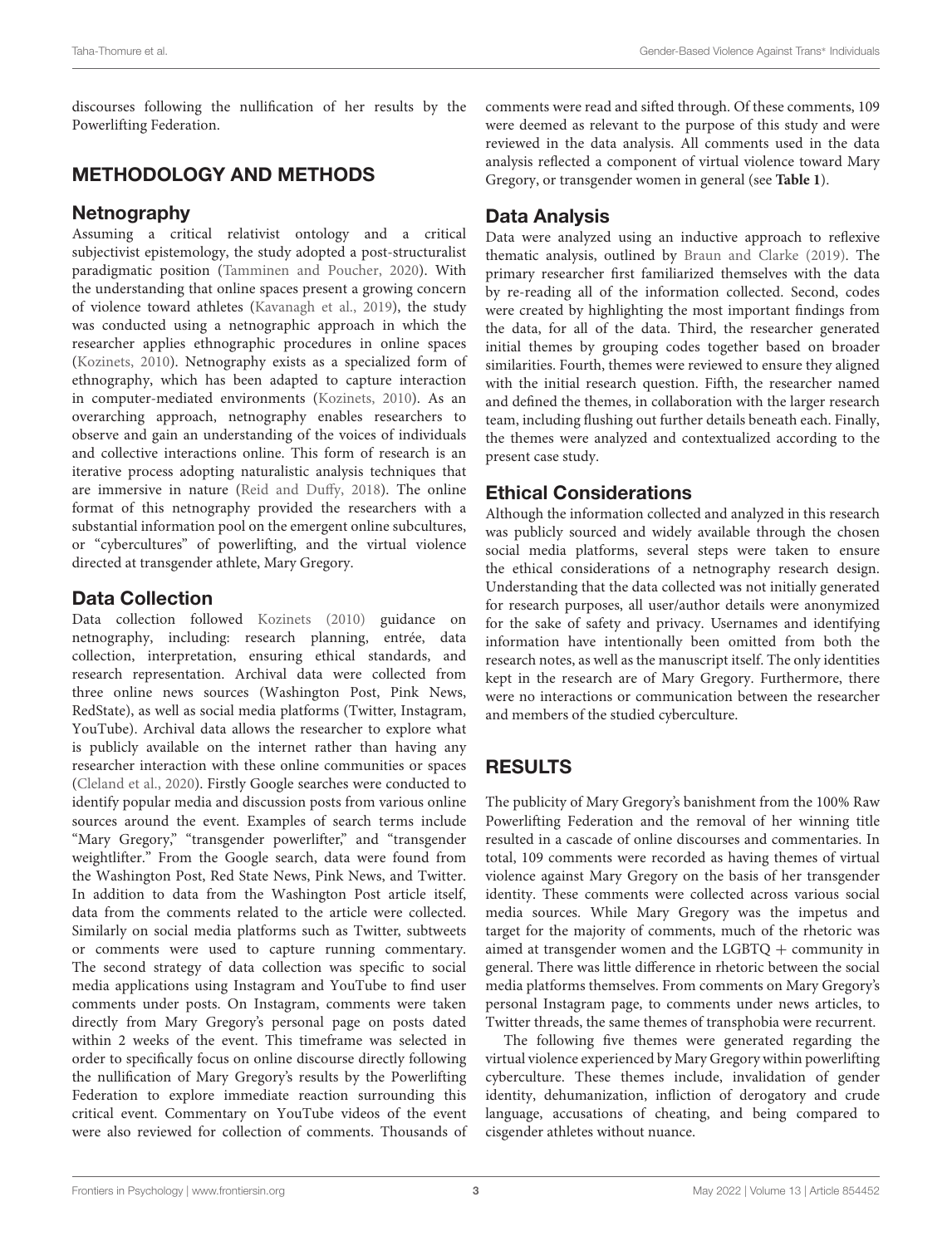# Invalidation of Gender Identity

The deliberate use of gender non-affirming language against Mary Gregory comprised the majority of virtual violence within the data. Invalidation of Mary Gregory's identity was classified as misgendering, attempts at dead-naming, as well as the suggestion that Mary Gregory is not a "real woman" (YouTube). Misgendering was mainly categorized as using he/him/his pronouns for Mary Gregory, whose pronouns are she/her/hers.

Deadnaming is the use of a transgender person's name assigned at birth in lieu of their chosen name. Mary Gregory's name at birth was not available as public information, so many have chosen to call her "Gregory" as a first name instead of "Mary." An example included a comment stating, "How does his face not fall off with shame? [. . .] What kind of person does this? And those insane enablers calling him "Mary" (YouTube). This commenter, and many others, used a combination of pronoun misgendering, gaslighting, and attempts at deadnaming. Placing the responsibility on others for "enabling" Mary Gregory in her transgender identity suggests that her identity is an affliction that must be dealt with without support or respect (YouTube). By labeling those who merely respect transgender people as "insane," the intended harm falls on Mary whose identity was seen as undeserving of support (YouTube). As such, this comment invalidated all transgender people by othering and painting their identities as unnatural.

Many of the comments invalidating Mary Gregory's identity as a woman expressed a lack of empathy and understanding, citing genitalia and hormones as a determinant of gender identity. While sex and gender may be linked for some individuals, they are not necessarily related for all people. This discrepancy, and the lack of knowledge about the differences between sex and gender, produced the apparent fear and frustration toward Mary and her grasp of social identities. Additionally, it bred opportunity for deliberate attempts at misgendering on the basis of sex characteristics. One commenter, "[believes] Mary has a dick and balls," using male anatomy as a disqualifier of her identity as a woman (YouTube).

While some individuals recognized Mary Gregory as a woman, they discredited her womanhood and refuted her identity by titling cisgender women as "real women" and "biological women" (YouTube; RedState; Washington Post; Twitter). The implication of these comments in binary opposition was that transgender women are fake women and are biological men. Such comments disguised themselves as being progressive with the use of she/her/hers pronouns and the recognition that Mary Gregory is a woman, but the backhanded under-layers of violence semantically implied were as invalidating of transgender identities as deliberately using the wrong pronouns.

# Dehumanization

While many commenters exercised their prejudice against Mary through insisting that she is a man or a fake woman, others used her transgender identity as an opportunity to dehumanize her altogether. Dehumanization can be seen in the following quote "IT didn't win anything but praise in ITs own head!!" (Twitter). Examples of dehumanization also included the use of the inanimate it/its pronouns in lieu of the animate she/her/hers, they/them/theirs, or he/him/his pronouns.

The use of it/its pronouns was a deliberate attempt at politicizing Mary Gregory's existence and dramatizing the events of this case study. Mary Gregory has stated on her Instagram page that she uses she/her/hers pronouns. By refusing to use these pronouns, or even other pronouns that people of other gender identities use, such as he/him/his or they/them/theirs, the commenter positioned Mary as sub-human or not human at all. The commenter refused the social identity of gender and resorted to externalizing violence against Mary Gregory instead of understanding her identity and experience.

Other comments such as "Wow look at that freak," "I thought the thumbnail was for a carnival freak show," and "Anyone else waiting for this circus to end?" indicated the dehumanization of Mary Gregory (YouTube). Such language was used to other and paint her identity as straying from the human condition. The allusion to "freak [shows]" suggests that Mary Gregory's identity as a transgender person is comparable to and on par with health anomalies put on display by these carnivals. The perpetuation of the idea that transgender people are "freaks" and are straying from human nature is deeply harmful to both the recipient of the message and the community as a whole. This language attempted to silence and suppress transgender people by making them believe that they are not worthy of the same basic privileges held by cisgender people.

# Crude and Derogatory Language

Mary Gregory not only received malicious language through the form of pronoun/name misgendering and dehumanization, but she also endured crude and derogatory language centering her transgender identity. This included jokes about any aspect of her identity as well as slurs.

Sex-based crude directed at Mary Gregory were a common theme. Many jokes attempted to make fun of Mary Gregory by placing male/female and man/woman characteristics in binary opposition. Some examples included: "Her hairline is higher than her T levels!" "It definitely took balls to set those new records," as well as dialogue jokes (YouTube). An example of dialogue jokes seen in comments is as follows: "Doctor: sir, Powerlifter: it's ma'am, Doctor: ma'am u have testicular cancer" (YouTube). The goal of these jokes were to create a sense of outrage and absurdity by "mismatching" gender and sex characteristics. Within these jokes, Mary Gregory's assumed biology was used as a punchline against her pronouns and identifiers. In the first joke, she/her/hers pronouns were used in opposition to Mary Gregory's testosterone

<span id="page-3-0"></span>TABLE 1 | Media source and number of comments.

| Type of media source          | <b>Number of comments</b> |
|-------------------------------|---------------------------|
| YouTube                       | 60                        |
| Twitter                       | 16                        |
| Instagram                     | 12                        |
| Washington post (News source) | 15                        |
| RedState (News source)        | 6                         |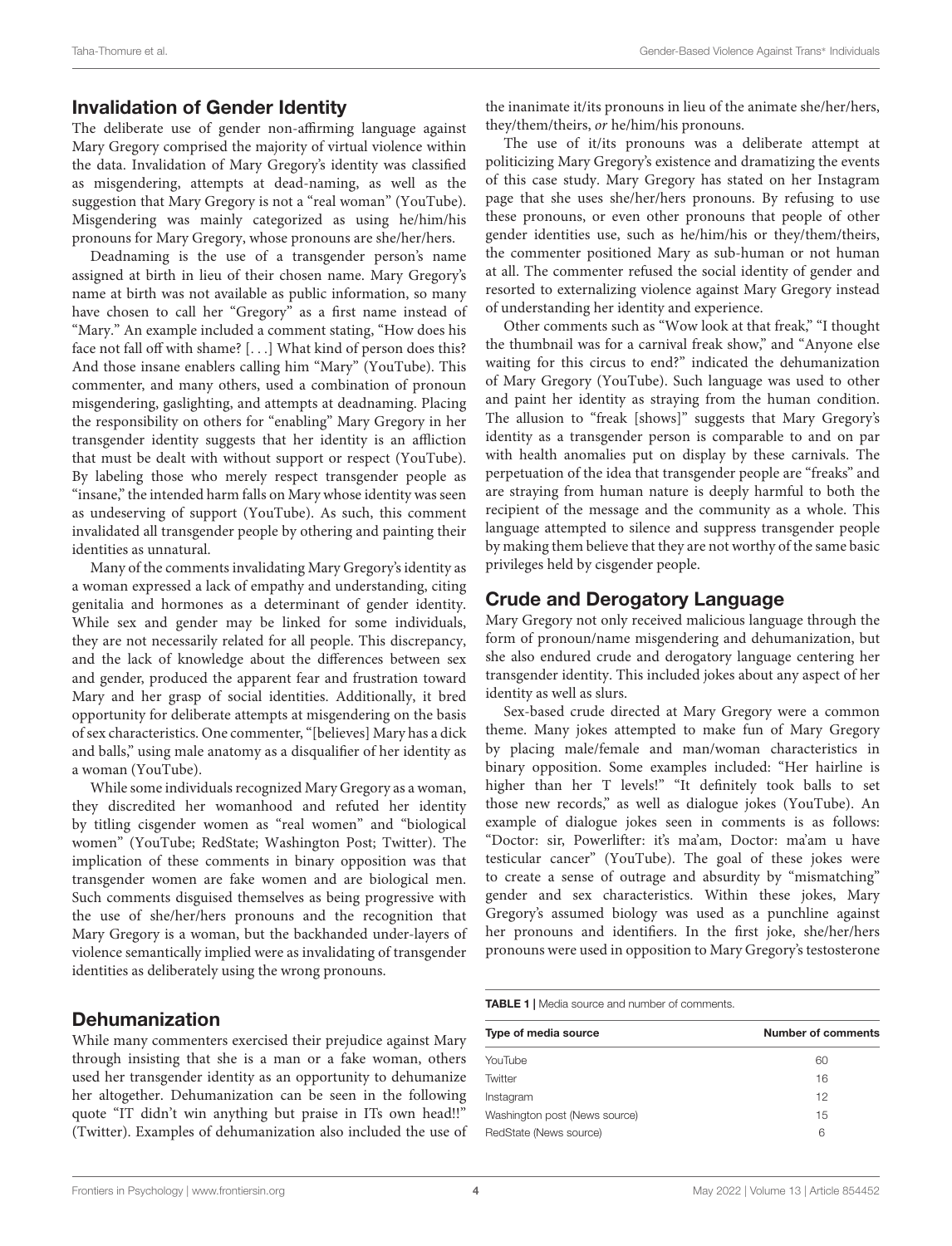levels. The perpetuation of misinformation surrounding the medical transitions of transgender people fed into the echo chamber of transphobic and anti-trans sentiment in sport physical cultures.

In the third joke listed above, the epithet "ma'am" was used in opposition to testicular cancer. Common transmisogynistic rhetoric include jokes about the "woman with a penis." Here, the intersectional role of the transgender identity and the woman identity created a joke on the basis of what constitutes womanhood. Women are often understood through a patriarchal system and their relation to men. In a patriarchal system, men are seen as penis-having, strong, and dominant. Consequently, women are penis-lacking, weak, and subservient in their positionality to men. Mary Gregory's identity and assumed anatomy rejected the patriarchy's hegemonic prescriptions of gender roles. It is possible that cisgender heterosexual (cishet) society uses crude humor as an attempt at understanding the trans spectrum and its differences from cishet roles. Even so, the impact of these jokes are greater than their intention. It should be noted that some of the language was filtered using online algorithms, which barred comments due to their content, therefore the full extent of the language adopted cannot be captured.

# Accusations of Cheating

A set of discourses employed by commenters to diminish the accomplishment of trans-women athletes comes through accusations of cheating. Across every single social media platform reviewed, there were comments such as "cheater" and the suggestion that Mary Gregory was stealing awards from "biological women" (YouTube; Instagram; Twitter). These comments perpetuated the notion that transgender women are power-hungry men in costume who want to invade in and prey on women's spaces. An example was seen in the following statement:

So a guy with only average abilities among other men gets tired of being average and making no money in athletics and gets the bright idea of competing against women, as a woman. So he makes the great sacrifice, because he is not actually a woman in a male body, and transitions into a woman. (Washington Post)

The above comment alluded to some "great sacrifice," presumably referring to giving up one's manhood. There is implicit misogyny associated with the idea of "sacrificing" one's identity as a man or male. This comment also suggested that a man with "average abilities" would be able to succeed in elite women's sport: an argument that paints assigned-female-at-birth (AFAB) athletes as weak and inferior to assigned-male-at-birth (AMAB) athletes. As such, there was a perpetuation of the notion that transgender women are predatory men masquerading as women for the sake of a trophy.

The argument of "cheating" is directly misogynistic, suggesting that the athletic advantages of transgender women are higher than cisgender women, even after bouts of hormone therapy; an often adopted stance that to date lacks theoretical support in the scientific literature.

# Comparison Lacking Nuance

In a similar fashion to the cheating accusations, a high proportion of comments demonstrated a lack of understanding of the physiology of transgender bodies in relation to cisgender bodies. Many commenters suggested that transgender women retain all of their pre-medical transition strength and abilities. Examples included: "He broke no records at all because he can't win on an even playing field," and "Wow, a guy in a wig and obviously psychological problems is stronger than a woman" (YouTube). These comments discredited and diminished the hard work and dedication to the sport of powerlifting accomplished by Mary Gregory. While Mary Gregory invested countless hours into her training while undergoing hormone replacement therapy, these accomplishments were weaponized against her by spectators.

Many individuals also seemed to not understand transgender identities, framing it as a choice or factor of life that should not and cannot be changed. One commenter posed: "So if I identified as a kid can I compete in T-Ball? I would dominate those chumps!!!" (YouTube). This comment addressed the issues of choice, transition possibilities, and competitive intention. Perhaps this comment meant to cast transgender identities as outrageous, just as identifying as a different age would be. This touched on the idea of choice, where one's transness is seen as a conscious decision to "be trans." Reducing transgender identity down to a "choice" diminishes the struggles, hardships, and violence faced by this community on the basis of gender. Additionally, by framing one's so-called "choice" to be transgender as a competitive edge or a means to athletic success, perpetuates the notion that transgender women are cheating.

The reduction of transgender identities to "choice" also alluded to the argument of nature, whereby sex and gender are seen as inherently linked phenomena. This biological deterministic view of human "nature" is upheld by a gendered status quo within the larger society [\(Keddie et al.,](#page-7-20) [2008\)](#page-7-20). This status quo maintains a binary of the interchangeable sex and gender labels, with an assignment of rigid roles and prescriptions of behavior. With sport's binary sex categories, it is no surprise that such a status quo is not only enforced, but socially perpetuated through transphobic rhetoric and exclusion of transgender athletes.

# **DISCUSSION**

The purpose of this research was to examine the virtual violence and online discourse faced by transgender powerlifter, Mary Gregory, following the nullification of her results by the Powerlifting Federation. Online comments were analyzed using reflexive thematic analysis and five themes were generated, including, the invalidation of gender identity, dehumanization, crude and derogatory language, accusations of cheating, and comparison lacking nuance.

In interpreting the collective themes generated, it is suggested that the virtual violence experienced by Mary Gregory within powerlifting cyberculture, on the basis of her transgender identify, is a form of gender-based violence, or violence directed at individuals directly linked to their gender identity, gender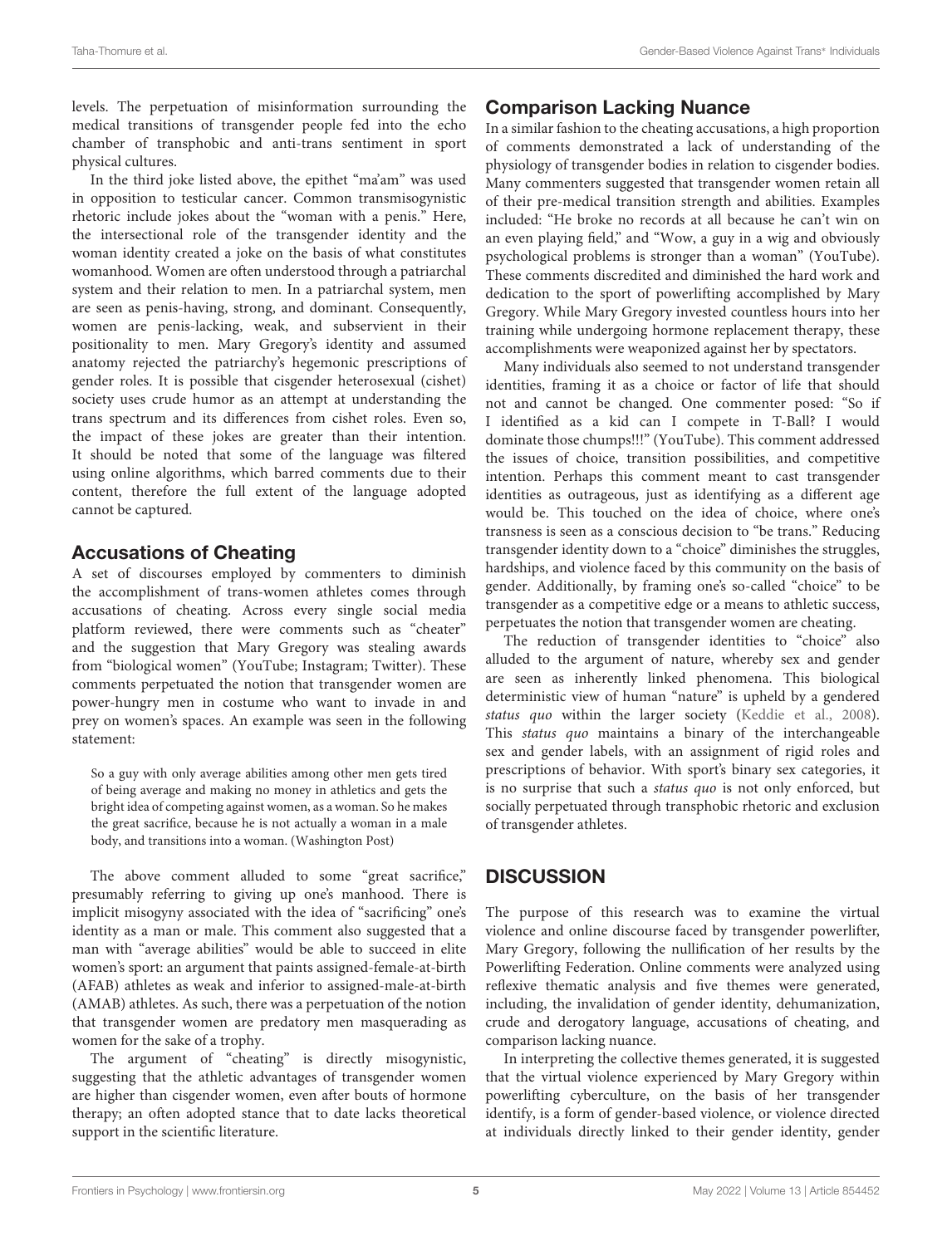expression and/or perceived gender. This study supports the growing body of literature on gender-based violence in sport [\(Lang et al.,](#page-7-21) [2021\)](#page-7-21), and specifically gender-based violence in online sporting spaces [\(Kavanagh et al.,](#page-7-12) [2019\)](#page-7-12). This study adds to this previous research by highlighting the violence experienced by transgender powerlifter Mary Gregory on the basis of her transgender identity. More specifically, the themes generated in this study highlight experiences of virtual gender-based violence exclusive to transgender individuals in sport. To capture these experiences, and stemming from the study findings, we propose the use of the abbreviation GBV-T<sup>∗</sup> to refer to gender-based violence again trans<sup>∗</sup> individuals. The term trans∗—asterisk included—represents individuals across a spectrum of identities whose gender is different than that assigned at birth. The word trans<sup>∗</sup> is used to describe the broad spectrum of cisgender nonconforming individuals, including non-binary, transgender, and gender non-conforming identities [\(Killermann,](#page-7-22) [2019\)](#page-7-22). While cisgender describes individuals who identify with their sex assigned at birth [\(Lucas-Carr and Krane,](#page-7-4) [2011;](#page-7-4) [Killermann,](#page-7-22) [2019\)](#page-7-22), trans<sup>∗</sup> people have no obligation to medically transition as a requirement of their identity.

The concept of gender-based violence experienced specifically on the basis of trans<sup>∗</sup> identity (GBV-T<sup>∗</sup> ) supports previous research beyond sport, reporting that the majority of trans<sup>∗</sup> individuals face some form of physical, sexual, and/or verbal assault on the basis of gender identity, gender expression and/or perceived gender within their lifetimes [\(Stotzer,](#page-7-23) [2009\)](#page-7-23). Transgender people are among one of the most stigmatized and discriminated social groups in society, and are vulnerable to systemic inequities, as well as violence on the basis of their gender identities and expression [\(Grossman and D'Augelli,](#page-7-24) [2006;](#page-7-24) [Symons and Hemphill,](#page-7-25) [2006\)](#page-7-25). Research provides evidence of the wide range of violence that trans people experience, including but not limited to sexual assault, systemic discrimination, and the targets of microaggressions, such as misgendering, deadnaming, and perpetuating fallacious transphobic rhetoric [\(Wirtz et al.,](#page-8-5) [2020\)](#page-8-5), all examples of gender-based violence against trans<sup>∗</sup> people (GBV-T<sup>\*</sup>) found in this research in the online comments directed at Mary Gregory.

Based on the findings of this study, it is suggested that the perpetuation of GBV-T<sup>∗</sup> and transphobic belief within powerlifting cybercultures may be the product of three factors. First, shared beliefs surrounding trans<sup>∗</sup> athletes between members of the cyberculture. Similar themes of GBV-T<sup>∗</sup> were found across every social media platform analyzed. This suggests that there is no advancement of knowledge or clear voices of empathy toward trans<sup>∗</sup> lifters within these spaces. Additionally, the personalization of social media apps may contribute to this "echo chamber" on the basis of shared belief. Social media apps tend to show content of related interest to its users, leading to the echo chamber phenomenon [\(Du and Gregory,](#page-7-26) [2017\)](#page-7-26). Posts with transphobic rhetoric-heavy comment sections may be shared more between individuals with transphobic beliefs, who are then more likely to comment and repeat the cycle of virtual GBV-T<sup>\*</sup>.

The presence of shared beliefs contributes to the second factor that perpetuates this echo chamber: the lack of education about the social issues of equity and diversity in the specific context of powerlifting. Many shared beliefs perpetuate false ideas about trans<sup>∗</sup> identity and physiology. In some cases, the expression and perpetuation of false ideas may have been due to the threat of masculinity. Previous research has reported that masculinity threats among cisgender heterosexual (cishet) men were related to "traditional attitudes" toward gender identity and roles [\(Kosakowska-Berezecka et al.,](#page-7-27) [2016\)](#page-7-27). The presence of trans<sup>∗</sup> women within traditionally cishet spaces, such as powerlifting, can be classified as a threat to masculinity due to her challenge of both hegemonic gender roles and identities (Türkoğlu and [Sayılan,](#page-8-6) [2021\)](#page-8-6). In other cases, this may not be the direct fault of the cyberculture's members, but rather a representation of the larger society's shortcomings in education and awareness. Previous studies have shown that a greater awareness of social issues, by means of social movements, can be a catalytic factor in progressive policy change—as was the case for women's rights movements [\(Htun and Weldon,](#page-7-28) [2012\)](#page-7-28). In those cases, policy change represented a shift in status quo and social attitudes as a result of a push in knowledge and awareness.

Finally, the lack of self-edification can be explained by the third factor: the lack of repercussions both from social media platforms and powerlifting federations. It is easy to uphold a status quo, even one that is founded on prejudice, when there are no punishments for those who maintain that system of oppression. The "gendered status quo" found in sport is the reproduction of that found in society at large [\(Keddie et al.,](#page-7-20) [2008\)](#page-7-20). As such, there are no reparations for individuals impacted and outcast by the hegemony of gender, but rather the opposite. It is those impacted individuals, such as trans<sup>∗</sup> individuals and athletes, who face the consequences and trauma of existing outside of the status quo. It then becomes the responsibility of the maintainers of this hegemony to make equitable change. Such actors in the maintenance of this gendered status quo of transphobia in powerlifting cybercultures are both social media platforms as well as powerlifting federations themselves. If each were to have strict athlete and spectator guidelines for interpersonal conduct, perhaps the normalization of transphobia an GBV-<sup>∗</sup> would be questioned.

The online commentary targeting Mary Gregory specifically, but more broadly pertaining to trans<sup>∗</sup> athletes was often coupled with statements that attempted to present these interactions as jokes or attempted humor. [Lockyer and Savigny](#page-7-29) [\(2020\)](#page-7-29) suggest, humor is recognized as a tool that is adopted in order to normalize and/or trivialize gender-based discrimination, while [Cole](#page-7-30) [\(2015\)](#page-7-30) suggests that such actions are implemented to neutralize a sense of threat. The violence that targeted Mary Gregory online included comments that were subtle and hidden through humor, or overt but coupled with attempts at humor; such methods serve to reduce the likelihood of these interactions being recognized as violent. Violent interactions mixed with the inclusion of "jokes" online are recognized to act as a mask to the severity of the interaction [\(Kavanagh et al.,](#page-7-12) [2019\)](#page-7-12).

Interestingly, while the study used an inductive process when analyzing the data, generated themes resemble aspects of microaggressions faced by individuals specifically identifying as LGBT [\(Nadal et al.,](#page-7-31) [2010\)](#page-7-31). Nadal and colleagues (2010) developed a taxonomy describing the types of microaggressions specifically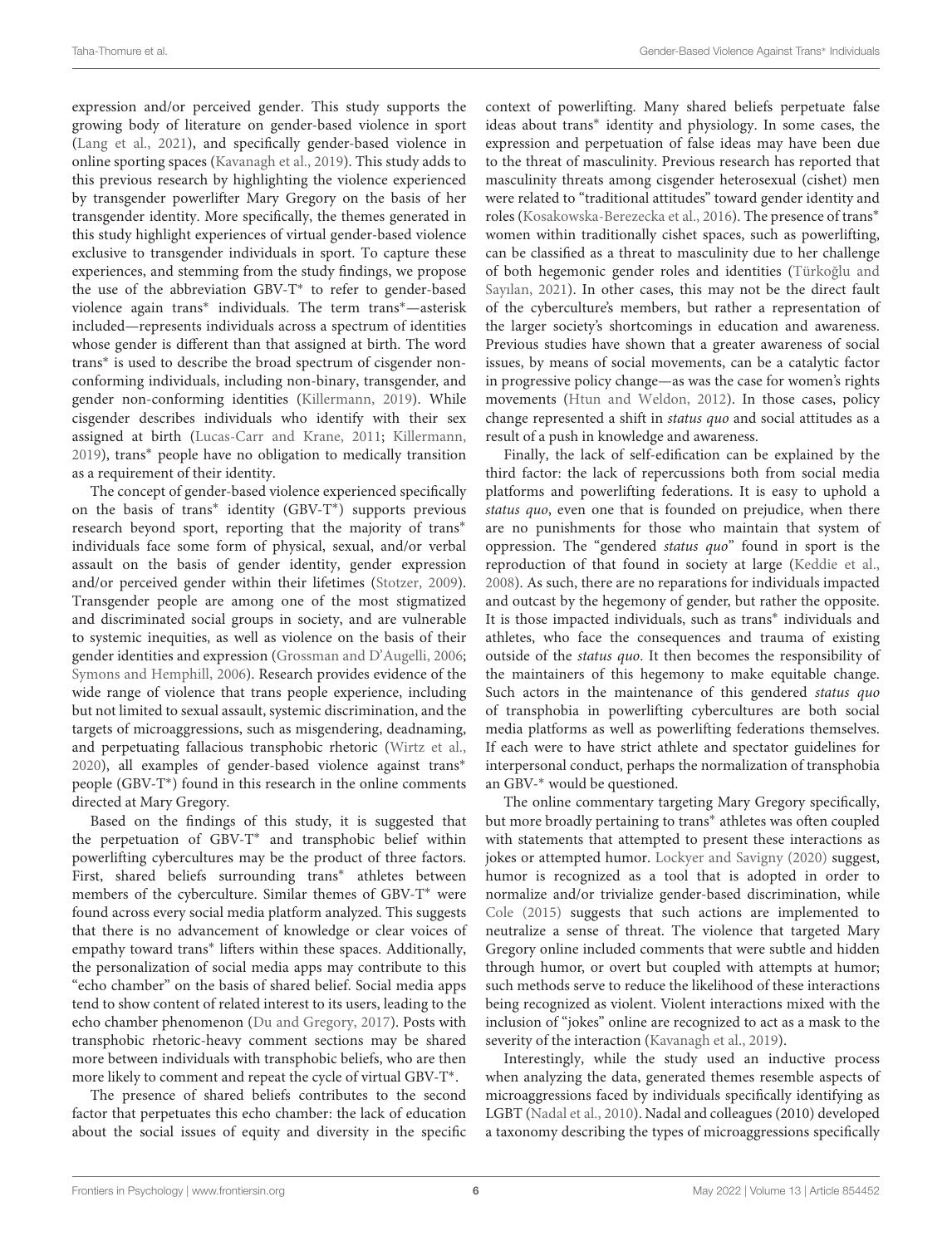based on sexual orientation and transgender identity. Categories of microaggressions included: (1) heterosexist and transphobic language, (2) affirmation of heteronormativity and cisnormativity through language and behavior, (3) homogenizing the LGBT experience, (4) exotifying dehumanizing microaggressions made toward LGBT individuals, (5) discomfort and disapproval of LGBT rights, (6) denying transphobia and heterosexism, (7) assumptions that all LGBT individuals are hypersexual or sexually deviant, and (8) denying one's own transphobic and heterosexist beliefs/behaviors/language [\(Nadal et al.,](#page-7-31) [2010\)](#page-7-31). Though this study focused specifically on the trans<sup>∗</sup> athlete experience, there are striking similarities such as transphobic language used against trans<sup>∗</sup> individuals, the affirmation of cisnormativity through language, homogenization of the LGBT experience, dehumanization of LGBT people, lack of support for LGBT people and their rights, and denying cissexism in both prevalence and effects [\(Nadal et al.,](#page-7-31) [2010\)](#page-7-31). While the remaining three categories within the taxonomy had been present in the assessed comment sections, they were not explicitly present within the selected comment analyzed in this research. Nevertheless, there are clear connections between the status quo of transphobia within society at large, as represented by the microaggression taxonomy, and that of powerlifting cybercultures.

The actions of powerlifting subculture members put powerlifting federations in the spotlight. The findings of this study depict the nature of GBV-T<sup>∗</sup> faced by trans<sup>∗</sup> powerlifters for their membership within respective subcultures of powerlifting. Federations act as the foundation of these communities, setting the tone for equitable narratives, or lack thereof. By banning trans<sup>∗</sup> athletes, the transphobic status quo and system of oppression against trans<sup>∗</sup> athletes are upheld. On the other hand, a federation that favors inclusivity and equity for all members would open conversations that include trans<sup>∗</sup> athletes, rather than silence them. We propose it is the responsibility of powerlifting federations to invest in research and development into equitable solutions for all lifters facing axes of oppression. It is also their responsibility to invest in community outreach programs for those who have been systematically marginalized and discriminated against by their policies: past and present. Of these solutions may include diversity seminars and training as a mandatory module for membership within their federations. Such a solution would address the lack of education within the powerlifting community that has resulted in the perpetuation of harmful GBV-T<sup>∗</sup> narratives surrounding trans<sup>∗</sup> athletes.

# **CONCLUSION**

The present study exposed the experience of gender-based violence against trans<sup>∗</sup> powerlifter Mary Gregory, as a firstlook into the social climate of powerlifting cybercultures. The results are interpreted to suggest violence and harm discourses toward Mary Gregory on the basis of her identity as a trans<sup>∗</sup> individual. The radicalization of Mary Gregory's identity produced a number of examples of virtual gender-based violence recurrent throughout the data. It is suggested that while Mary Gregory's actions in the pursuit of athletic excellence and participation would be considered a non-issue for cisgender athletes, her existence threatened the gender/sex binary on which federated sport is founded on. Such a binary has only worked to perpetuate transphobic discourses within virtual powerlifting spaces, as found through this netnography and the themes generated in this research.

A significant contribution of this research is the development of the term GBV-T<sup>∗</sup> to represent violence directed at victims directly linked to their gender identity, gender expression and/or perceived gender, and experienced by individuals across a spectrum of identities whose gender is different than that assigned at birth. We refer to the perpetuation of such violence as GBV-T<sup>∗</sup> .

There are multiple directions recommended for further research in the field of GBV-T<sup>∗</sup> in powerlifting, and in sport generally. In order to address equity and inclusion for trans<sup>∗</sup> athletes in sport, there must be greater attention to the experiences of trans<sup>∗</sup> athlete both within physical and virtual sporting cultures. While cisgender athletes with histories of performance-enhancing drug use are able to compete in drug-free powerlifting competitions, there must be research comparing their advantages to those of trans<sup>∗</sup> athletes, as well as cisgender athletes without performance-enhancing drug histories. There should also be research assessing the impact of different types of advantages including but not limited to: physiological, socioeconomic, and geographical. The expectation of these proposed research directions is to clarify whether the exclusion of trans<sup>∗</sup> athletes is quantified through data, or rather an extension of society's gendered status quo. At the same time, there should be endeavors into the development of sport policy that creates sporting spaces inclusive of all athletes. This will exist in relation to the development of trans<sup>∗</sup> athlete care programs that allow success interpersonally, with coaches, and with federations.

Future research should specifically examine the prevalence of gendered-based violence against trans<sup>∗</sup> athletes across a far wider variety of platforms and temporal frames of reference. This paper as a single case highlights the hostility toward trans<sup>∗</sup> powerlifter Mary Gregory as an individual example. Future studies should consider questions and methodologies that enable exploration of interactions online that capture broader commentary surrounding trans<sup>∗</sup> athlete inclusion in order to demonstrate a more comprehensive understanding of the complexity and depth of online experiences of harm. [Giles](#page-7-32) [\(2016\)](#page-7-32) refers to the use of conversational analysis (CA) to explore discursive practices. Adopting such methods may generate the structural characteristics of threads (or online social commentary). There is also room to learn more about the impact of this virtual narrative on the victims or targets of such violence.

Ultimately, in order to shift away from the current GBV-T<sup>∗</sup> experiences and transphobic standards of belief, in addition to further research, endeavors toward equity for all athletes, trans<sup>\*</sup> and cisgender, should be taken up by powerlifting federations to ensure safety and inclusion for all athletes.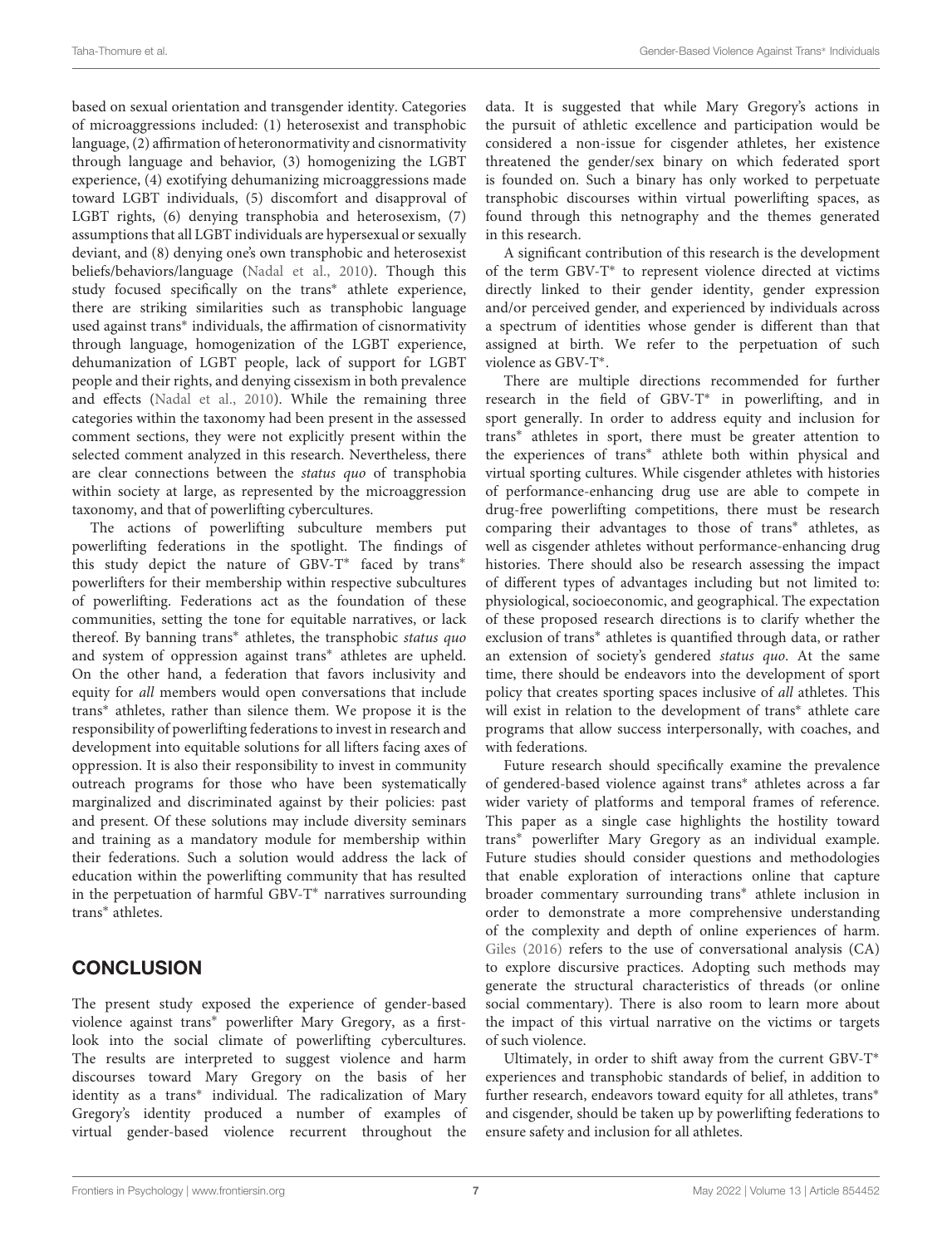# DATA AVAILABILITY STATEMENT

The original contributions presented in the study are included in the article. Further inquiries can be directed to the corresponding author/s.

# ETHICS STATEMENT

As this study relies purely on public archival data, no formal research ethics board approval was required. Several steps were taken to ensure the ethical considerations of

# **REFERENCES**

- <span id="page-7-19"></span>Braun, V., and Clarke, V. (2019). Reflecting on reflexive thematic analysis. Qual. Res. Sport Exerc. Health 11, 589–597. [doi: 10.1080/2159676X.2019.1628806](https://doi.org/10.1080/2159676X.2019.1628806)
- <span id="page-7-18"></span>Cleland, J., Dixon, K., and Kilvington, D. (2020). Online Research Methods in Sport Studies. London: Routledge.
- <span id="page-7-30"></span>Cole, K. K. (2015). "It's like she's eager to be verbally abused": Twitter, trolls, and (en) gendering disciplinary rhetoric. Fem. Media Stud. 15, 356–358. [doi:](https://doi.org/10.1080/14680777.2015.1008750) [10.1080/14680777.2015.1008750](https://doi.org/10.1080/14680777.2015.1008750)
- <span id="page-7-7"></span>Colliver, B. (2021). "Not the right kind of woman": transgender women's experiences of transphobic hate crime and trans-misogyny," in Misogyny as Hate Crime, eds I. Zempi and J. Smith (Abingdon: Routledge), 213–227. [doi:](https://doi.org/10.4324/9781003023722-11) [10.4324/9781003023722-11](https://doi.org/10.4324/9781003023722-11)
- <span id="page-7-26"></span>Du, S., and Gregory, S. (2017). "The echo chamber effect in Twitter: does community polarization increase?," in Proceedings of the Studies in Computational Intelligence, Vol. 693, Cham. [doi: 10.1007/978-3-319-50](https://doi.org/10.1007/978-3-319-50901-3_30) [901-3\\_30](https://doi.org/10.1007/978-3-319-50901-3_30)
- <span id="page-7-14"></span>Frederick, E., Sanderson, J., and Schlereth, N. (2017). Kick these kids off the team and take away their scholarships: facebook and perceptions of athlete activism at the University of Missouri. J. Issues in Intercoll. Athl. 10, 17–34.
- <span id="page-7-32"></span>Giles, D. C. (2016). Observing real world groups in the virtual field: the analysis of online discussion. Br. J. Soc. Psychol. 55, 484–498. [doi: 10.1111/bjso.12139](https://doi.org/10.1111/bjso.12139)
- <span id="page-7-24"></span>Grossman, A. H., and D'Augelli, A. R. (2006). Transgender youth: invisible and vulnerable. J. Homosex. 51, 111–128. [doi: 10.1300/J082v51n01\\_06](https://doi.org/10.1300/J082v51n01_06)
- <span id="page-7-28"></span>Htun, M., and Weldon, S. L. (2012). The civic origins of progressive policy change: combating violence against women in global perspective, 1975–2005. Am. Polit. Sci. Rev. 106, 548–569. [doi: 10.1017/s0003055412000226](https://doi.org/10.1017/s0003055412000226)
- <span id="page-7-5"></span>Jones, B. A., Arcelus, J., Bouman, W. P., and Haycraft, E. (2016). Sport and transgender people: a systematic review of the literature relating to sport participation and competitive sport policies. Sports Med. 50, 1857–1859. [doi:](https://doi.org/10.1007/s40279-016-0621-y) [10.1007/s40279-016-0621-y](https://doi.org/10.1007/s40279-016-0621-y)
- <span id="page-7-6"></span>Jones, B. A., Arcelus, J., Bouman, W. P., and Haycraft, E. (2017). Barriers and facilitators of physical activity and sport participation among young transgender adults who are medically transitioning. Int. J. Transgend. 18, 227–238. [doi: 10.1080/15532739.2017.1293581](https://doi.org/10.1080/15532739.2017.1293581)
- <span id="page-7-9"></span>Kavanagh, E., Jones, I., and Sheppard-Marks, L. (2016). Towards typologies of virtual maltreatment: sport, digital cultures and dark leisure. Leis. Stud. 35, 783–796. [doi: 10.1080/02614367.2016.1216581](https://doi.org/10.1080/02614367.2016.1216581)
- <span id="page-7-12"></span>Kavanagh, E., Litchfield, C., and Osborne, J. (2019). Sporting women and social media: sexualization, misogyny, and gender-based violence in online spaces. Int. J. Sport Commun. 12, 552–572. [doi: 10.1123/ijsc.2019-0079](https://doi.org/10.1123/ijsc.2019-0079)
- <span id="page-7-15"></span>Kavanagh, E., Litchfield, C., and Osborne, J. (2021). "Virtual technologies as tools of maltreatment: Safeguarding in digital spaces," in Routledge Handbook of Athlete Welfare, ed. M. Lang (Abingdon: Routledge), 221–230. [doi: 10.4324/](https://doi.org/10.4324/9780429201745-25) [9780429201745-25](https://doi.org/10.4324/9780429201745-25)
- <span id="page-7-20"></span>Keddie, A., Mills, C., and Mills, M. (2008). Struggles to subvert the gendered field: issues in masculinity, rurality and class. Pedagogy Cult. Soc. 16, 193–205. [doi: 10.1080/14681360802142161](https://doi.org/10.1080/14681360802142161)
- <span id="page-7-22"></span>Killermann, S. (2019). Defining LGBTQ+: A Guide to Gender & Sexuality Terminology. The Safe Zone Project. Available online at: [https://thesafezoneproject.com/defining-lgbtq-a-guide-to-gender-sexuality](https://thesafezoneproject.com/defining-lgbtq-a-guide-to-gender-sexuality-terminology/)[terminology/](https://thesafezoneproject.com/defining-lgbtq-a-guide-to-gender-sexuality-terminology/)

a netnography research design. As there was no direct interaction or communication between researchers and "participants," there was no requirement of consent in the use of archival data.

# AUTHOR CONTRIBUTIONS

RT-T and AM conceptualized and designed this study. RT-T collected and analyzed the data. All authors contributed to the interpretation of the data, writing, and reviewing the manuscript.

- <span id="page-7-0"></span>Kilpatrick, D. G. (2004). What is violence against women? Defining and measuring the problem. J. Interpers. Violence 19, 1209–1234. [doi: 10.1177/](https://doi.org/10.1177/0886260504269679) [0886260504269679](https://doi.org/10.1177/0886260504269679)
- <span id="page-7-27"></span>Kosakowska-Berezecka, N., Besta, T., Adamska, K., Jaśkiewicz, M., Jurek, P., and Vandello, J. A. (2016). If my masculinity is threatened I won't support gender equality? The role of agentic self-stereotyping in restoration of manhood and perception of gender relations. Psychol. Men Masc. 17, 274–284. [doi: 10.1037/](https://doi.org/10.1037/men0000016) [men0000016](https://doi.org/10.1037/men0000016)
- <span id="page-7-16"></span>Kozinets, R. (2010). Netnography: Doing Ethnographic Research Online. Thousand Oaks, CA: SAGE Publications.
- <span id="page-7-3"></span>Krane, V. (2014). "Inclusion to exclusion: sport for LGBT athletes," in Routledge International Handbook of Sport Psychology, eds R. Schinke, K. R. McGannon, and B. Smith (London: Routledge), 238–247.
- <span id="page-7-21"></span>Lang, M., Meraert, L., Arnaut, C., and Vertommen, T. (2021). Gender-based violence in sport: prevalence and problems. Eur. J. Sport Soc. 1–22. [doi: 10.1080/](https://doi.org/10.1080/16138171.2021.2003057) [16138171.2021.2003057](https://doi.org/10.1080/16138171.2021.2003057) [Epub ahead of print].
- <span id="page-7-11"></span>Litchfield, C., Kavanagh, E., Osborne, J., and Jones, I. (2018). Social media and the politics of gender, race and identity: the case of Serena Williams. Eur. J. Sport Soc. 15, 154–170. [doi: 10.1080/16138171.2018.1452870](https://doi.org/10.1080/16138171.2018.1452870)
- <span id="page-7-29"></span>Lockyer, S., and Savigny, H. (2020). Rape jokes aren't funny: the mainstreaming of rape jokes in contemporary newspaper discourse. Fem. Media Stud. 20, 434–444.
- <span id="page-7-4"></span>Lucas-Carr, C., and Krane, V. (2011). What is the T in LGBT? Supporting transgender athletes through sport psychology. Sport Psychol. 25, 532–548. [doi: 10.1123/tsp.25.4.532](https://doi.org/10.1123/tsp.25.4.532)
- <span id="page-7-10"></span>MacPherson, E., and Kerr, G. (2021). Sport fans' perspectives of public shaming of professional athletes on social media. Qual. Res. Sport Exerc. Health 13, 146–165. [doi: 10.1080/2159676x.2020.1836505](https://doi.org/10.1080/2159676x.2020.1836505)
- <span id="page-7-31"></span>Nadal, K., Rivera, D., and Corpus, M. (2010). "Sexual orientation and transgender microaggressions in everyday life: experiences of lesbians, gays, bisexuals, and transgender individuals," in Microaggressions and Marginality: Manifestations, Dynamics, and Impact, ed. D. W. Sue (New York, NY: John Wiley & Sons), 217–240.
- <span id="page-7-2"></span>Ohlert, J., Vertommen, T., Rulofs, B., Rau, T., and Allroggen, M. (2021). Elite athletes' experiences of interpersonal violence in organized sport in Germany, the Netherlands, and Belgium. Eur. J. Sport Sci. 21, 604–613. [doi: 10.1080/](https://doi.org/10.1080/17461391.2020.1781266) [17461391.2020.1781266](https://doi.org/10.1080/17461391.2020.1781266)
- <span id="page-7-1"></span>Parent, S., and Vaillancourt-Morel, M. P. (2020). Magnitude and risk factors for interpersonal violence experienced by Canadian teenagers in the sport context. J. Sport Soc. Issues. 45, 528–544. [doi: 10.1177/0193723520973571](https://doi.org/10.1177/0193723520973571)
- <span id="page-7-17"></span>Reid, E., and Duffy, K. (2018). A netnographic sensibility: developing the netnographic boundaries/social listening boundaries. J. Mark. Manag. 34, 263– 286. [doi: 10.1080/0267257x.2018.1450282](https://doi.org/10.1080/0267257x.2018.1450282)
- <span id="page-7-8"></span>Sailors, P. R. (2020). Transgender and intersex athletes and the women's category in sport. Sport Ethics Philos. 14, 419–431. [doi: 10.1080/17511321.2020.1756904](https://doi.org/10.1080/17511321.2020.1756904)
- <span id="page-7-13"></span>Sanderson, J., Frederick, E., and Stocz, M. (2016). When athlete activism clashes with group values: social identity threat management via social media. Mass Commun. Soc. 19, 301–322. [doi: 10.1080/15205436.2015.1128549](https://doi.org/10.1080/15205436.2015.1128549)
- <span id="page-7-23"></span>Stotzer, R. L. (2009). Violence against transgender people: a review of United States data. Aggress. Violent Behav. 14, 170–170. [doi: 10.1016/j.avb.2009.01.006](https://doi.org/10.1016/j.avb.2009.01.006)
- <span id="page-7-25"></span>Symons, C., and Hemphill, D. (2006). Transgendering sex and sport in the gay games. Sport Sex. Queer Theory 1, 109–128.